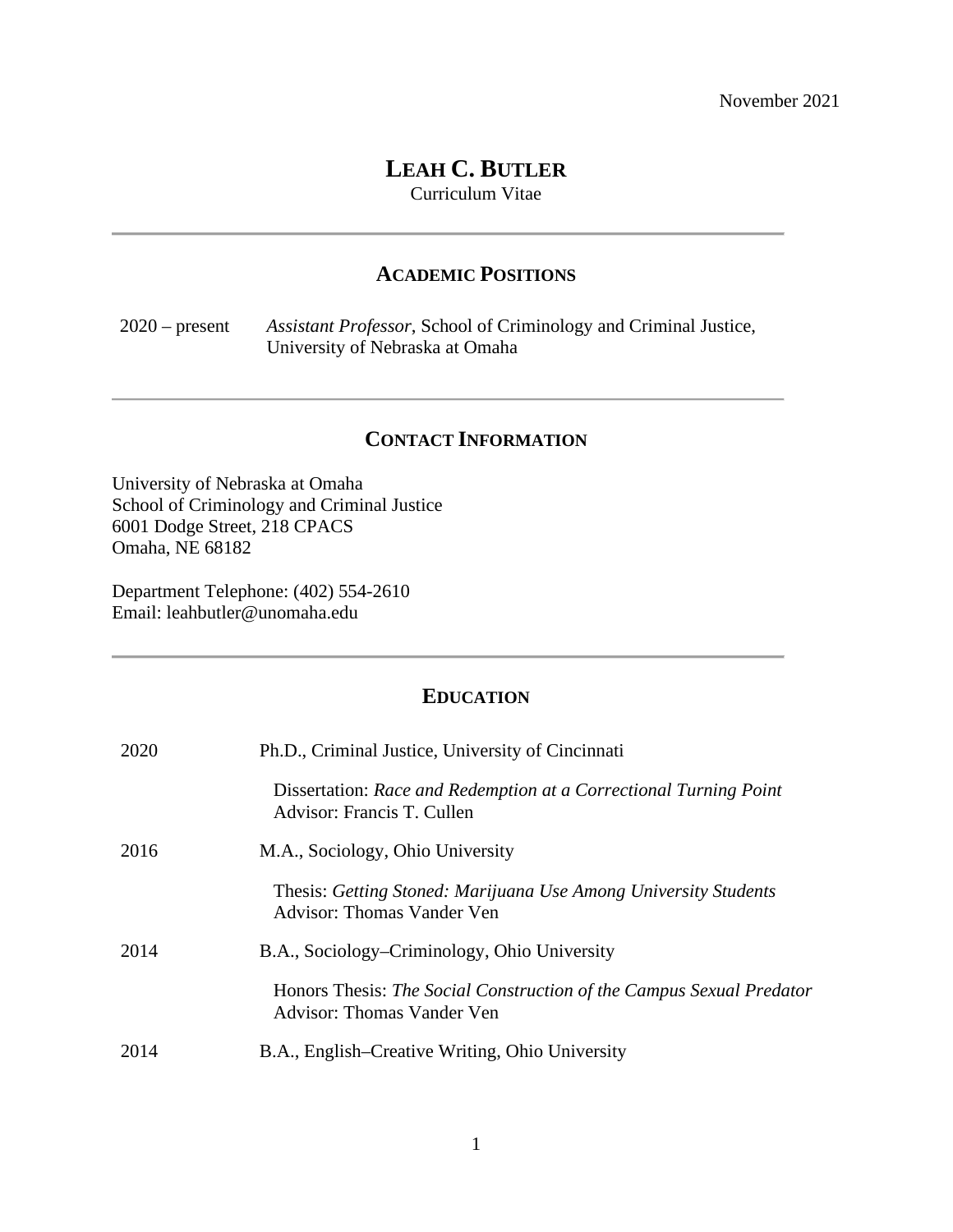## **PUBLICATIONS**

#### *Journal Articles*

*\* Indicates student co-author*

- **Butler, L. C.**, Graham, A., Fisher, B. S., Reyns, B. W., & Henson, B. (In press). Examining the effect of perceived responsibility on online bystander intervention, target hardening, and inaction. *Journal of Interpersonal Violence*.
- **Butler, L. C.**, Fisher, B. S., Schilling, R.\*, Lasky, N., & Swan, S. (2021). Change matters: Binge drinking and drugging victimization over time in three college freshman cohorts. *Journal of School Violence, 20*, 45–61.
- Cullen, F. T., Graham, A., Hannan, K. R.\*, Burton, A. L.\*, **Butler, L. C.,** & Burton, V. S. Jr. (2021). Catholics and capital punishment: Do Pope Francis's teachings matter in policy preferences? *Punishment & Society.*
- Fissel, E. R., Graham, A. A., **Butler, L. C.**, & Fisher, B. S. (2021). A new frontier: The development and validation of an intimate partner cyber abuse scale. *Social Science Computer Review*.
- Graham, A., Cullen, F. T., **Butler, L. C.**, Burton, A. L., & Burton, V. S., Jr. (2021). Who wears the MAGA hat? White nationalism and faith in Trump. *Socius*.
- Hannan, K. R.\*, Cullen, F. T., **Butler, L. C.**, Burton, A. L.\*, Graham, A., & Burton, V. S., Jr. (2021). Racial sympathy and support for capital punishment: Revisiting White Americans' views toward African Americans. *Deviant Behavior*.
- Burton, A. L.\*, Burton, V. S., Jr., Cullen, F. T., Pickett, J. T., **Butler, L. C.**, & Thielo, A. J. (2020). Beyond the New Jim Crow: Public support for removing and regulating collateral consequences. *Federal Probation, 84*, 19–33.
- Burton, A. L.\*, Cullen, F. T., Burton, V. S., Jr., Graham, A.., **Butler, L. C.**, & Thielo, A. J. (2020). Belief in redeemability and punitive public opinion: "Once a Criminal Always a Criminal" revisited. *Criminal Justice and Behavior, 47*, 712–732.
- **Butler, L. C.**, Burton, A. L.\*, Thielo, A. J., Cullen, F. T., & Burton, V. S., Jr. (2020). Redemption at a correctional turning point: Public support for rehabilitation ceremonies. *Federal Probation, 84*, 38–47.
- **Butler, L. C.**, & Fisher, B. S. (2020). Who are the mavens of bystander intervention?: Implications for the social diffusion model of bystander intervention training programs. *Journal of Interpersonal Violence*.
- **Butler, L. C.**, Fisher, B. S., & Reyns, B. W. (2020). Does binge drinking reduce risk of repeat sexual assault victimization? Evidence from three cohorts of freshman undergraduate women. *Crime & Delinquency*.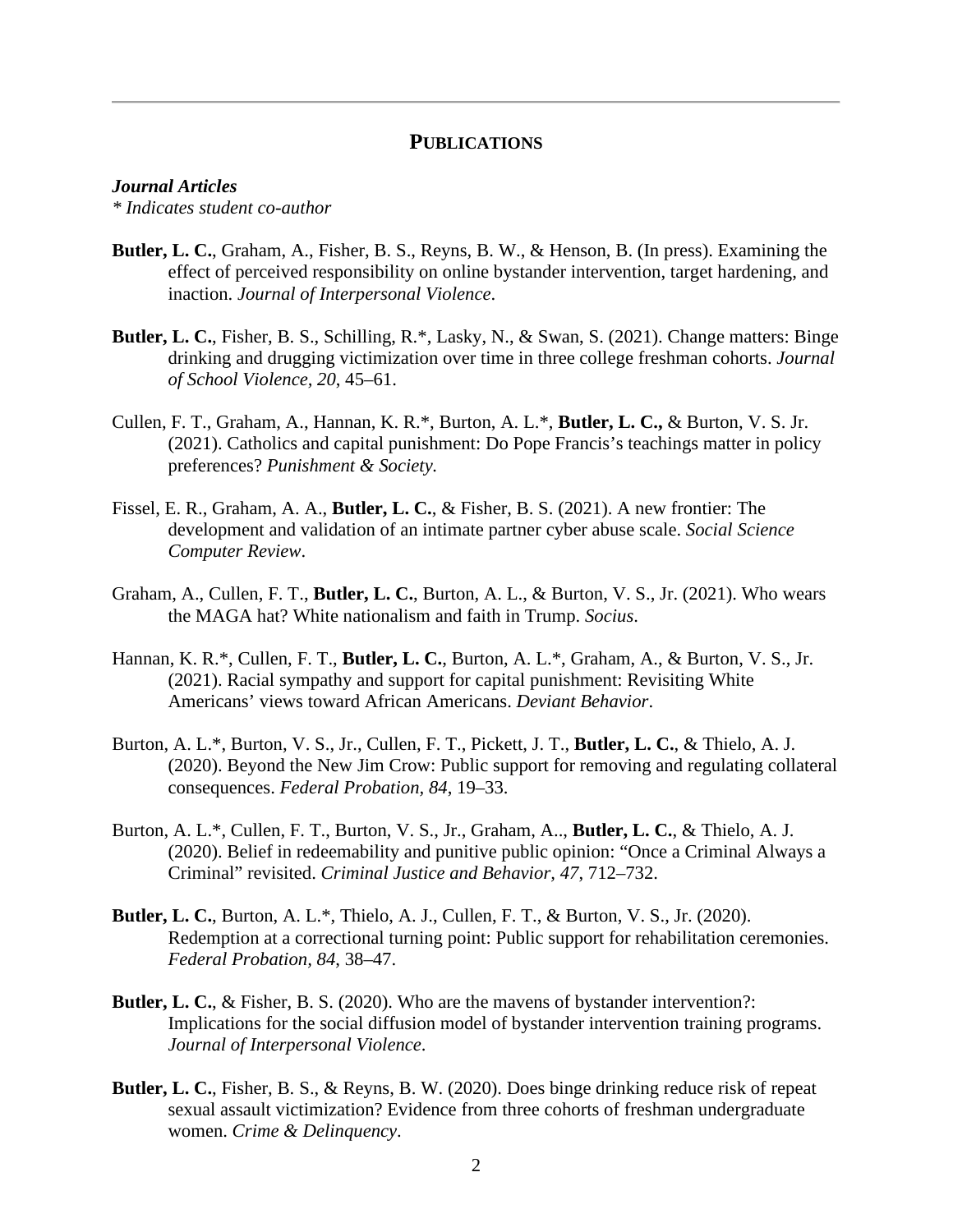- **Butler, L. C.**, Lee, H.\*, & Fisher, B. S. (2019). Less safe in the ivory tower: Sexual assault policy in the Trump Administration. *Victims & Offenders, 14,* 979–996*.*
- Kulig, T. C., & **Butler, L. C.** (2019). From "whores" to "victims": The implementation of sex trafficking courts. *Victims & Offenders, 14,* 299–321.
- **Butler, L.**, Ningard, H.\*, Pugh, B.\*, & Vander Ven, T. (2017). Creepers, druggers, and predator ambiguity: The interactional construction of campus victimization and the university sex predator. *American Journal of Criminal Justice, 42*, 790–806.
- Cullen, F. T., Pratt, T. C., Turanovic, J. J., & **Butler, L.** (2017). When bad news arrives: Project HOPE in a post-factual world. *Journal of Contemporary Criminal Justice, 34*, 13–34.
- Pugh, B.\*, Ningard, H.\*, Vander Ven, T., & **Butler, L.** (2016). Victim ambiguity: Bystander intervention and sexual assault in the college drinking scene. *Deviant Behavior, 37*, 1–18.

#### *Book Chapters and Encyclopedia Entries*

- Cullen, F. T., **Butler, L. C.**, & Graham, A. (In press). Racial beliefs and criminal justice policy. In M. Tonry (Ed.) *Crime and Justice: A Review of Research*.
- Cullen, F. T., Lee, H.\*, & **Butler, L.** (2020). A theory of commitment and crime. In J. Oleson & B. Costello (Eds.), *Fifty years of causes of delinquency: Criminological essays in honor of Travis Hirschi* (*Advances in criminological theory*, Vol. 25, pp. 211–238). New York, NY: Routledge.
- Cullen, F. T., Lee, H.\*, **Butler, L.**, & Thielo, A. J. (2020). Rehabilitation and redemption: Building a new corrections. In C. Chouhy, J. C. Cochran, & C. L. Jonson (Eds.). *Criminal justice theory: Explanations and effects* (*Advances in criminological theory,* Vol. 26, pp. 309–335). New York, NY: Routledge.
- Vander Ven, T., **Butler, L.**, & Lynch, J\*. (2019). Alcohol abuse and campus crime. In R. D. Morgan (Ed.) *The SAGE Encyclopedia of Criminal Psychology* (pp. 33–35). Thousand Oaks, CA: SAGE Publications.
- **Butler, L.**, Kulig, T. C., Fisher, B. S., & Wilcox, P. (2019). Victimization at school and on campus: A situational opportunity approach. In M. D. Krohn, A. J. Lizotte, G. P. Hall, & N. Hendricks (Eds.), *Handbook on crime and deviance* (2nd ed., pp. 53–84). New York, NY: Springer.
- **Butler, L.**, Unnever, J. D., Cullen, F. T., & Thielo, A. J. (2018). Public opinion about the death penalty. In R. M. Bohm & G. M. Lee (Eds.), *Routledge handbook on capital punishment* (pp. 55–70). New York, NY: Routledge.
- Cullen, F. T., Chouhy, C., **Butler, L.**, & Lee, H.\* (2018). Beyond white criminology. In J. D. Unnever, S. L. Gabbidon, & C. Chouhy (Eds.), *Building a black criminology: Race, theory, and crime* (*Advances in criminological theory,* Vol. 24, pp. 45–75). New York,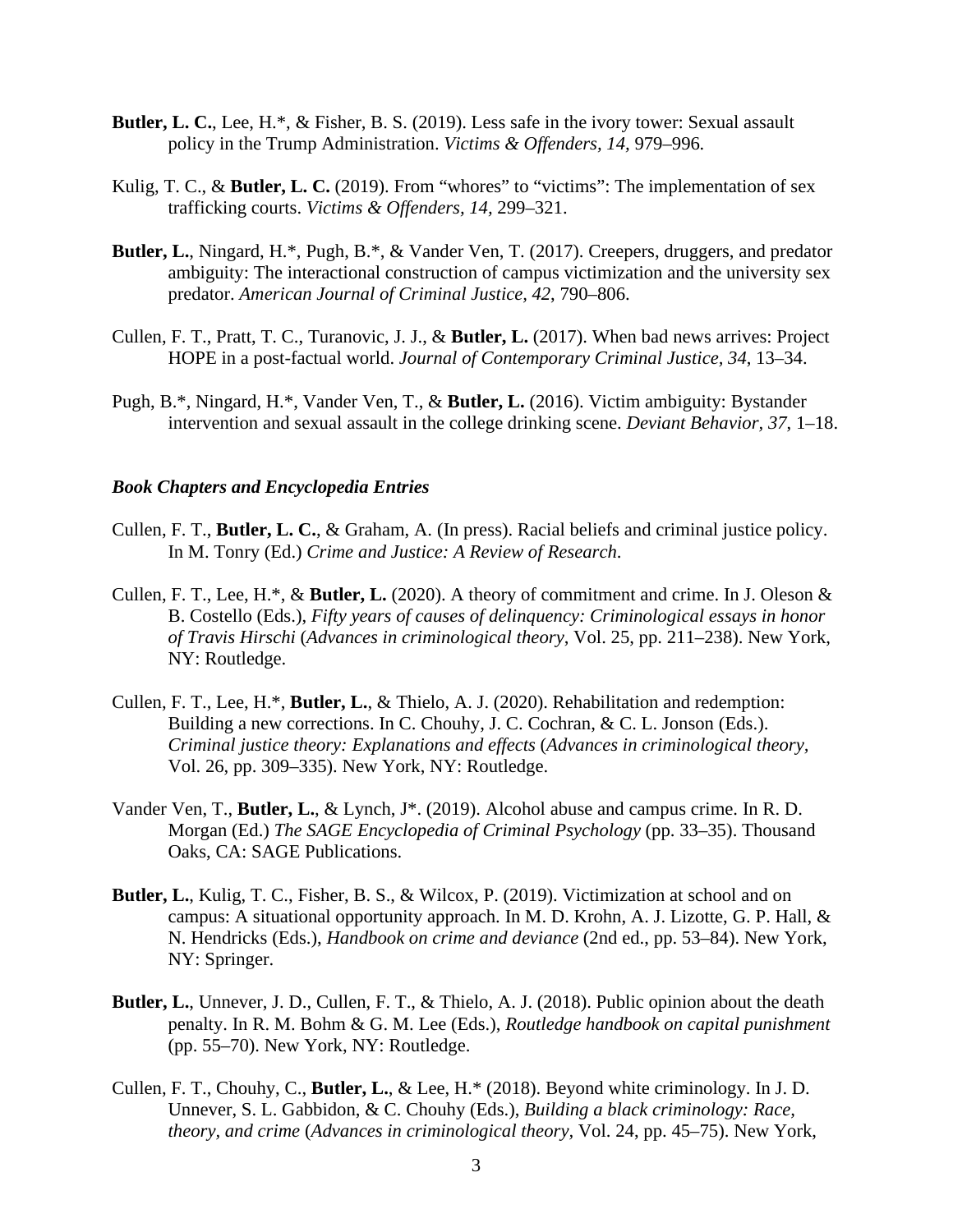## NY: Routledge.

### *Technical Reports and Research Briefs*

- **Butler, L. C.**, Spohn, R., Schafer, J., & Kiper, M. (2020). *Racial and ethnic disparities in the criminal justice system in Nebraska*. Omaha: University of Nebraska at Omaha.
- Kulig, T. C., & **Butler, L. C.** (2019). *Specialty courts for trafficking victims: Considerations for Nebraska.* Omaha: University of Nebraska at Omaha.

#### *Works Under Review*

- **Butler, L. C.,** Graham, A., & Fisher, B. S. The application of bystander intervention scripts: Implications for guardianship in action. (Under review at *Journal of Interpersonal Violence*, submitted September 20, 2021).
- **Butler, L. C.**, Hamilton, Z., Kigerl, A., Kowalski, M., & Krushas, A.\* Racial bias and amelioration strategies for juvenile risk assessment. (Under editorial review for the *Handbook on Inequalities in Sentencing and Corrections among Marginalized Populations* submitted October 25, 2021).

### *Works in Progress*

- **Butler, L. C.** Ethnic inequality in crime and criminal justice. (Manuscript to be submitted to handbook editors, Stephen Farrall and Susan McVie, by November 2021).
- **Butler, L. C.**, Cullen, F. T., & Burton, V. S. Jr. Public belief in the redeemability of Black people who have committed crime. (Manuscript to be under review by November 2021).
- **Butler, L. C.**, Fissel, E. R., Graham, A. & Fisher, B. S. The normalization of intimate partner cyber abuse. (Manuscript to be under review by November 2021).
- **Butler, L. C.**, Shoulberg, A.\*, & Fisher, B. S. Sexual minority high school students as mavens of bystander intervention.
- Fissel, E. R., **Butler, L. C.,** Fisher, B. S., & Gildea, B.\* Intimate partner cyber abuse: Prevalence among LGBTQ+ adults in intimate relationships. (Manuscript to be under review by April 2022).
- Kulig, T. C., **Butler, L. C.,** & DiTullio, J.\* Examining behavioral changes in response to concern over crime. (Manuscript to be under review by December 2021).
- Silver, I. A., **Butler, L. C.**, & Kelsay, J. D. Reducing officer-involved deaths of civilians: Forecasting the effects of departmental policies. (Manuscript to be under review by December 2021).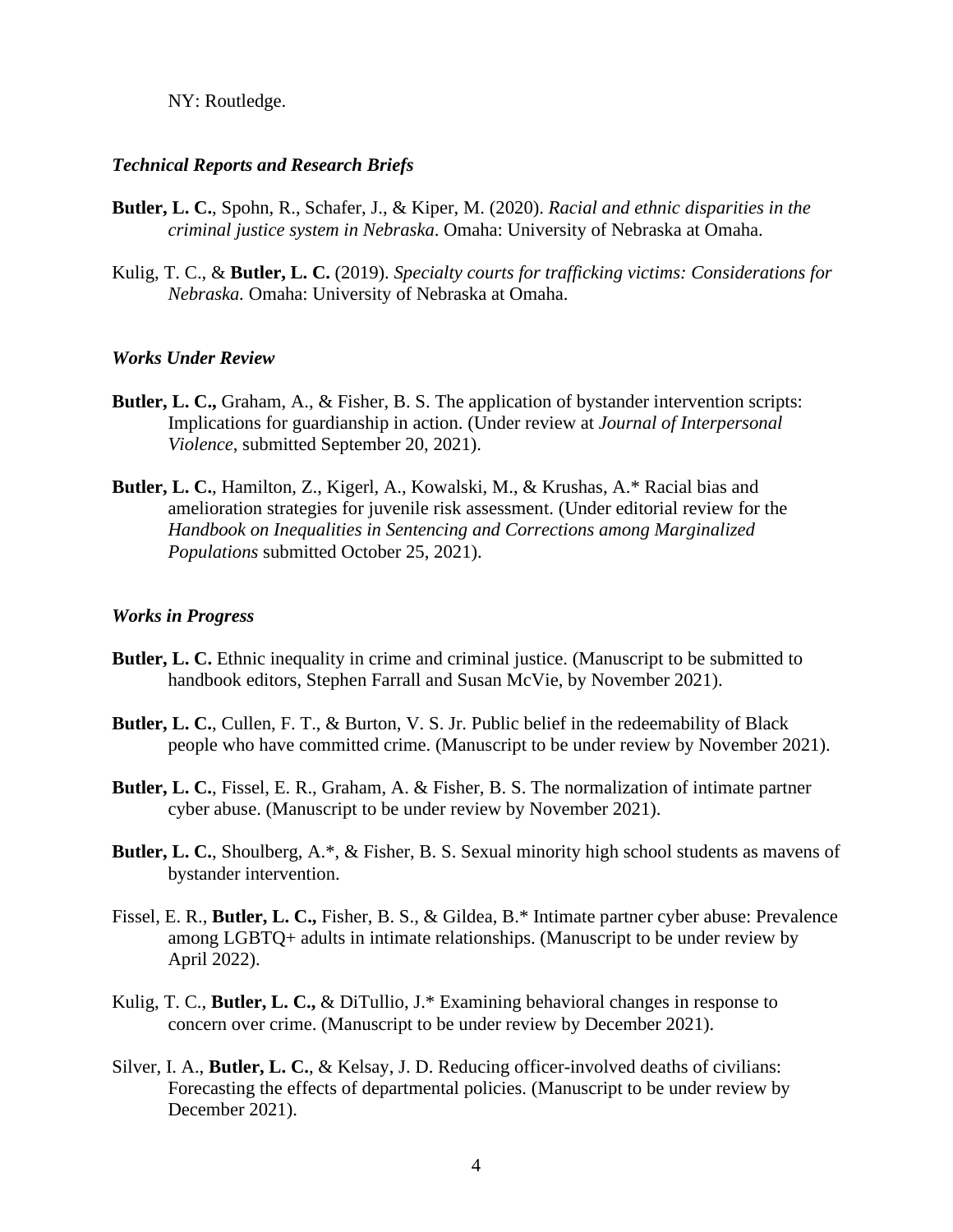## **PROFESSIONAL PRESENTATIONS**

- **Butler, L. C.,** Cullen, F. T., & Burton, V. S. Jr. (Forthcoming). Racial attitudes and public belief in redeemability of Black offenders. Paper to be presented at the American Society of Criminology Annual Meeting, Chicago, IL.
- **Butler, L. C.,** Hamilton, Z., Kigerl, A., & Kowalski, M. (Forthcoming). Racial bias and amelioration strategies for juvenile risk assessment. Paper to be presented at the American Society of Criminology Annual Meeting, Chicago, IL.
- Fissel, E. R., **Butler, L. C.,** Fisher, B. S., & Gildea, B. (Forthcoming). Intimate partner cyber abuse: Prevalence among LGBTQ+ adults in intimate relationships. Paper to be presented at the American Society of Criminology Annual Meeting, Chicago, IL.
- Burton, A. L., **Butler, L. C.**, Cullen, F. T., Thielo, A., & Burton, V. S. (2019). Belief in redeemability and punitive public opinion: "Once a criminal, always a criminal" revisited. Paper presented at the American Society of Criminology Annual Meeting, San Francisco, CA.
- **Butler, L. C.**, Cullen, F. T., Burton, A. L., & Burton, V. S. (2019). Race and redemption at a correctional turning point. Paper presented at the American Society of Criminology Annual Meeting, San Francisco, CA.
- **Butler, L. C.**, Schilling, R., Fisher, B. S., Lasky, N., & Suzanne, S. (2019). Repeat drugging among university students: A test of the once bitten, twice shy hypothesis with a panel design. Paper presented at the American Society of Criminology Annual Meeting, San Francisco, CA.
- Fissel, E., **Butler, L. C.**, & Fisher, B. S. (2019). Health consequences of intimate partner cyber abuse. Paper presented at the American Society of Criminology Annual Meeting, San Francisco, CA.
- Hannan, K. R., Cullen, F. T., **Butler, L. C.**, Burton, A. L., Graham, A., & Burton, V. S., Jr. (2019). Racial sympathy and support for capital punishment: Revisiting White Americans' views toward African Americans. Poster presented at the American Society of Criminology Annual Meeting, San Francisco, CA.
- Kulig, T. C., & **Butler, L. C.** (2019). The role of problem-solving courts in addressing sex trafficking cases. Paper presented at the American Society of Criminology Annual Meeting, San Francisco, CA.
- Richey, A., Kulig, T. C., **Butler, L. C.**, Wilcox, P., & Fisher, B. S. (2019). The definition and measurement of theoretical concepts in explaining school-based victimization. Poster presented at the American Society of Criminology Annual Meeting, San Francisco, CA.
- Fissel, E., **Butler, L.**, & Fisher, B. S. (2018) Intimate partner cyber abuse victimization: Types and predictors. Paper presented at the American Society of Criminology Annual Meeting,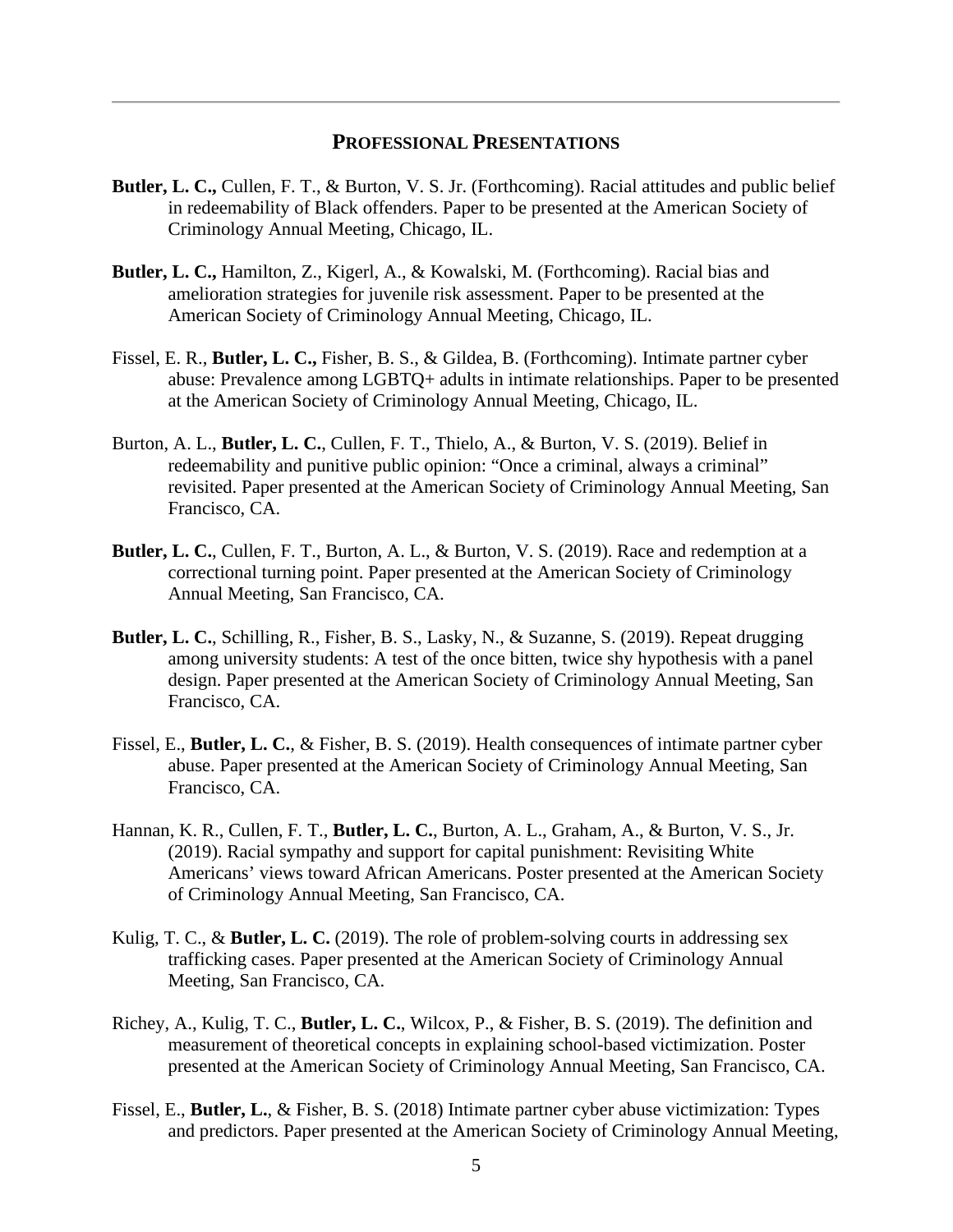Atlanta, GA.

- Lee, H., Cullen, F. T., **Butler, L.**, & Thielo, A. J. (2018). Rehabilitation and redemption: Building a new corrections. Paper presented at the American Society of Criminology Annual Meeting, Atlanta, GA.
- Ratay, R., **Butler, L.**, Fisher, B. S., Lasky, N., & Swan, S. (2018). Single and repeat drugging victims: Do changes in lifestyle matter over time? Paper presented at the American Society of Criminology Annual Meeting, Atlanta, GA.
- Spinel, M. Y., Swan, S., Fisher, B., Lasky, N., & **Butler, L.** (2018) Does drugging impact mental health? The longitudinal impact of drugging on depressive symptoms. Paper presented at the American Society of Criminology Annual Meeting, Atlanta, GA.
- **Butler, L.**, Ningard, H., Pugh, B., & Vander Ven, T. (2017). Ambiguity as a barrier to bystander intervention: Future directions and the exploration of predator perceptions of intervention strategies*.* Paper presented at the American Society of Criminology Annual Meeting, Philadelphia, PA.
- **Butler, L.**, Thielo, A. J., Cullen, F. T., Burton, A., & Burton Jr., V. S. (2017). Redemption in an era of mass imprisonment: Public support for rehabilitation ceremonies*.* Poster presented at the annual meeting of the American Society of Criminology Annual Meeting, Philadelphia, PA.
- Strange, C., Sullivan, C., **Butler, L.**, Lugo, M., Sullivan, C., & Newsome, J. (2017). The "enthusiasm gap": Examining the influence of professional role on perceptions of the usefulness of risk and need assessments. Paper presented at the American Society of Criminology Annual Meeting, Philadelphia, PA.
- **Butler, L.**, & Vander Ven, T. (2017). Bystander intervention as a situated, negotiated transaction: Observations from a qualitative evaluation of a bystander training program. Paper presented at the North Central Sociological Association Annual Meeting, Indianapolis, IN.
- **Butler, L.** (2016). Getting stoned: Marijuana use among university students. Roundtable paper presented at the American Society of Criminology Annual Meeting, New Orleans, LA.
- **Butler, L.**, Grice, B., Houze, J., Lawrence-Benedict, H., Dunlap, V., Lynch, J., Mattley, C., Schlabach, K., Speck, A., & Vander Ven, T. (2016). Family support systems and the college drinking scene: A family-based approach to teaching and evaluating harm reduction strategies. Roundtable paper presented at the Midwestern Sociological Society and North Central Sociological Association Joint Annual Meeting, Chicago, IL.
- **Butler, L.** (2015). Getting stoned: Marijuana use among university students. Poster presented at the annual meeting of the American Society of Criminology, Washington, DC.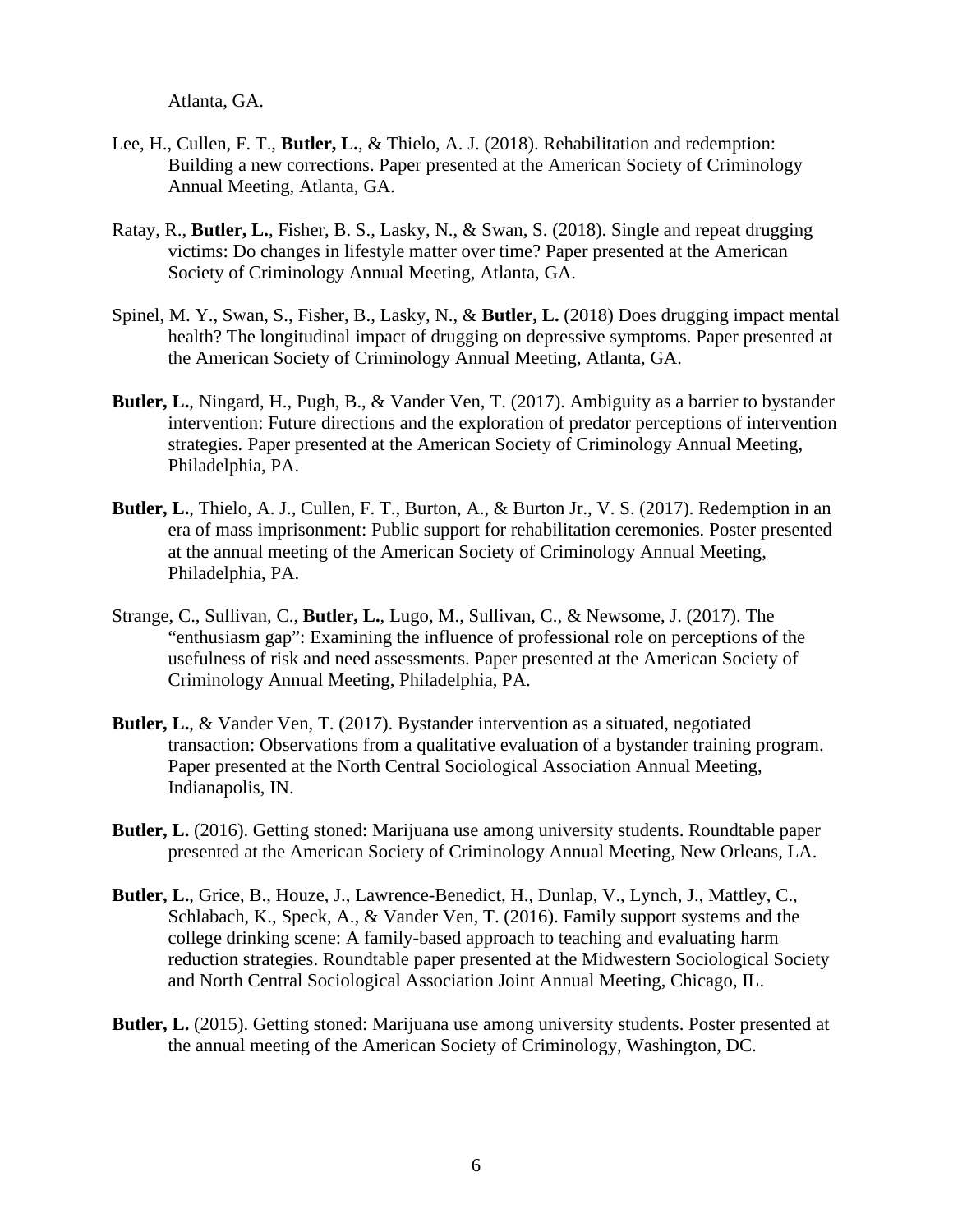# **PROFESSIONAL RESEARCH EXPERIENCE & AREAS**

## *Research Experience*

| 2019-2020 | Graduate Assistant to Dr. Bonnie S. Fisher, School of Criminal Justice,<br>University of Cincinnati.<br>Duties: Data cleaning and analysis; Writing of research publications;<br>Teaching assistant for undergraduate course in victimology.                                                                                                                                                     |
|-----------|--------------------------------------------------------------------------------------------------------------------------------------------------------------------------------------------------------------------------------------------------------------------------------------------------------------------------------------------------------------------------------------------------|
| 2017-2018 | Graduate Research Assistant to Dr. Bonnie S. Fisher, School of Criminal<br>Justice, University of Cincinnati.<br>Duties: Data cleaning and analysis; Writing of research publications;<br>Teaching assistant for undergraduate course in victimology.                                                                                                                                            |
| 2016-2018 | Research Staff, Multi-Method Study on Risk Assessment Implementation and<br>Youth Outcomes in the Juvenile Justice System. Funded by the Office of<br>Juvenile Justice and Delinquency Prevention. Primary Investigators: Drs.<br>Christopher J. Sullivan and Edward J. Latessa.<br>Duties: Data collection via telephone interviews; Data management.                                           |
| 2016-2017 | Graduate Assistant to Dr. Christopher Sullivan, School of Criminal Justice,<br>University of Cincinnati.<br>Duties: Data cleaning and analysis; Review of prior research; Writing of<br>research publications.                                                                                                                                                                                   |
| 2014-2015 | Graduate Assistant to Dr. Thomas Vander Ven, Department of Sociology &<br>Anthropology, Ohio University.<br>Duties: Curriculum development, program management, data collection, and<br>evaluation for a bystander intervention training program; Professional<br>presentations to ROTC cadre members; Professional presentations to Ohio<br>University Marching Band Director, Dr. Richard Suk. |
| 2011-2012 | Research Assistant for Dr. Thomas Vander Ven, Department of Sociology &<br>Anthropology, Ohio University.<br>Duties: Review of prior research; Additional assistance with research tasks.                                                                                                                                                                                                        |

## *Research Areas*

Racial and Ethnic Disparities in the Juvenile and Criminal Justice Systems Racial Beliefs and Public Opinion of Criminal Justice Policy Sexual Victimization, Domestic Violence, and Intimate Partner Violence Theories of Crime and Victimization Victimization in School and University Contexts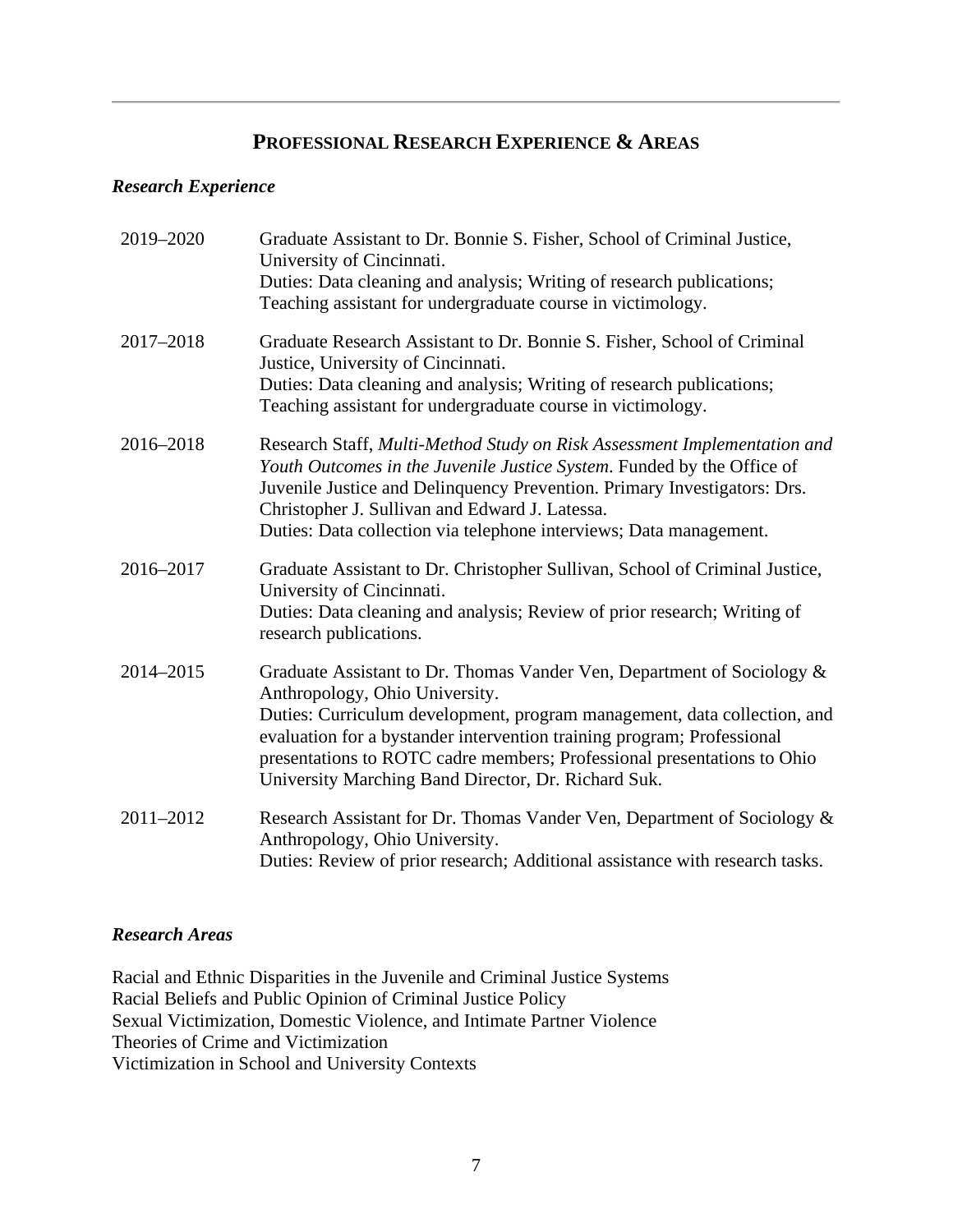## **PROFESSIONAL TEACHING EXPERIENCE AND AREAS**

## *Teaching Experience*

| January 2021-       | Assistant Professor, Seminar in Corrections (graduate). School of           |
|---------------------|-----------------------------------------------------------------------------|
| May 2021            | Criminology and Criminal Justice, University of Nebraska at Omaha.          |
| August 2020-        | Assistant Professor, Criminology (undergraduate). School of Criminology     |
| May 2021            | and Criminal Justice, University of Nebraska at Omaha.                      |
| January 2018-       | Instructor, Juvenile Justice (undergraduate), School of Criminal Justice,   |
| May 2019            | University of Cincinnati.                                                   |
| August 2018–        | Instructor, Research Methods in Criminal Justice (undergraduate), School of |
| May 2019            | Criminal Justice, University of Cincinnati. (One course each semester.)     |
| <b>August 2018–</b> | Instructor, Introduction to Criminology (undergraduate), School of Criminal |
| December 2018       | Justice, University of Cincinnati.                                          |
| June $2015-$        | Instructor, Introduction to Sociology (undergraduate), Department of        |
| May 2016            | Sociology & Anthropology, Ohio University.                                  |

# *Teaching Areas of Interest*

**Corrections**  Race and Ethnicity in Corrections Seminar in Corrections Juvenile Justice

Criminology Introduction to Criminology Criminological Theory

Victimology Introduction to Victimology Interpersonal and Sexual Violence Violence against Women Crime Prevention

Research Methods Research Methods in Criminal Justice Qualitative Methods

Race, Crime, and Justice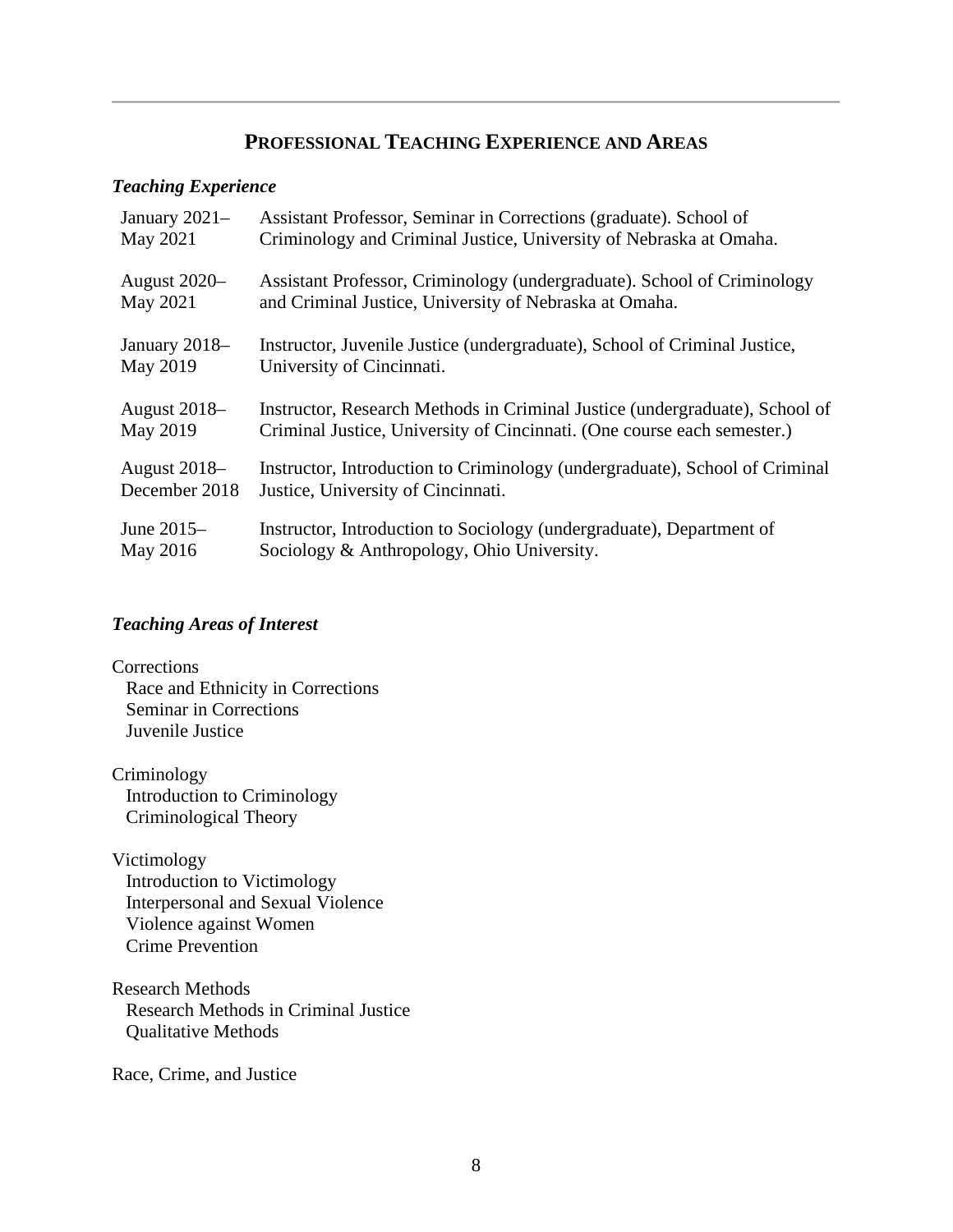## **HONORS, GRANTS, AND SERVICE**

#### *Honors Received*

| 2019            | Ruth D. Peterson Fellowship for Racial and Ethnic Diversity Recipient.<br>$(\$6,000$ award.)                         |
|-----------------|----------------------------------------------------------------------------------------------------------------------|
| 2019            | P.E.O International Scholar Award Recipient. (\$15,000 award.)                                                       |
| 2016-2020       | Albert C. Yates Fellowship Program Recipient.                                                                        |
| 2016            | Ohio University Department of Sociology and Anthropology: Outstanding<br>Research Award.                             |
| 2014            | Ohio University Department of Sociology and Anthropology: Outstanding<br>Graduating Senior in Sociology-Criminology. |
| $2012$ -present | Sigma Tau Delta, English Honor Society: Member of Ohio University<br>Chapter.                                        |
| 2010-2014       | King Chavez Parks Award Recipient.                                                                                   |

### *Research Grants Received*

- **Butler, L. C.** (received November 2021). CAREER: Development and Launce of the Crime and Justice Public Opinion Lab. Nebraska EPSCoR, funding for \$25,000.
- Fisher, B. S., Fissel, E., & **Butler, L. C.** (received May 2019). Survey on intimate partner cyber abuse. School of Criminal Justice, University of Cincinnati, Center for Criminal Justice Funding for \$2,000.
- **Butler, L. C.** (received June 2018). Who are the mavens of bystander intervention?: An analysis of survey data from thirteen Kentucky high schools. School of Criminal Justice, University of Cincinnati, Summer Research Stipend for \$3,000.

#### *Invited Lectures and Presentations*

- Butler, L. C. (2021, November). First Year Faculty Experience. Peterson's Fellows' 3<sup>rd</sup> Annual Professional Development Workshop hosted by the American Society of Criminology. [Invited Panelist for Annual Workshop].
- **Butler, L. C.** (2021, October). *Belief in Black Offender Redeemability*. (Instructor: Dr. Gillian Pinchevsky). Department of Criminal Justice, University of Nevada, Las Vegas, Las Vegas, NV [Invited Virtual Lecture].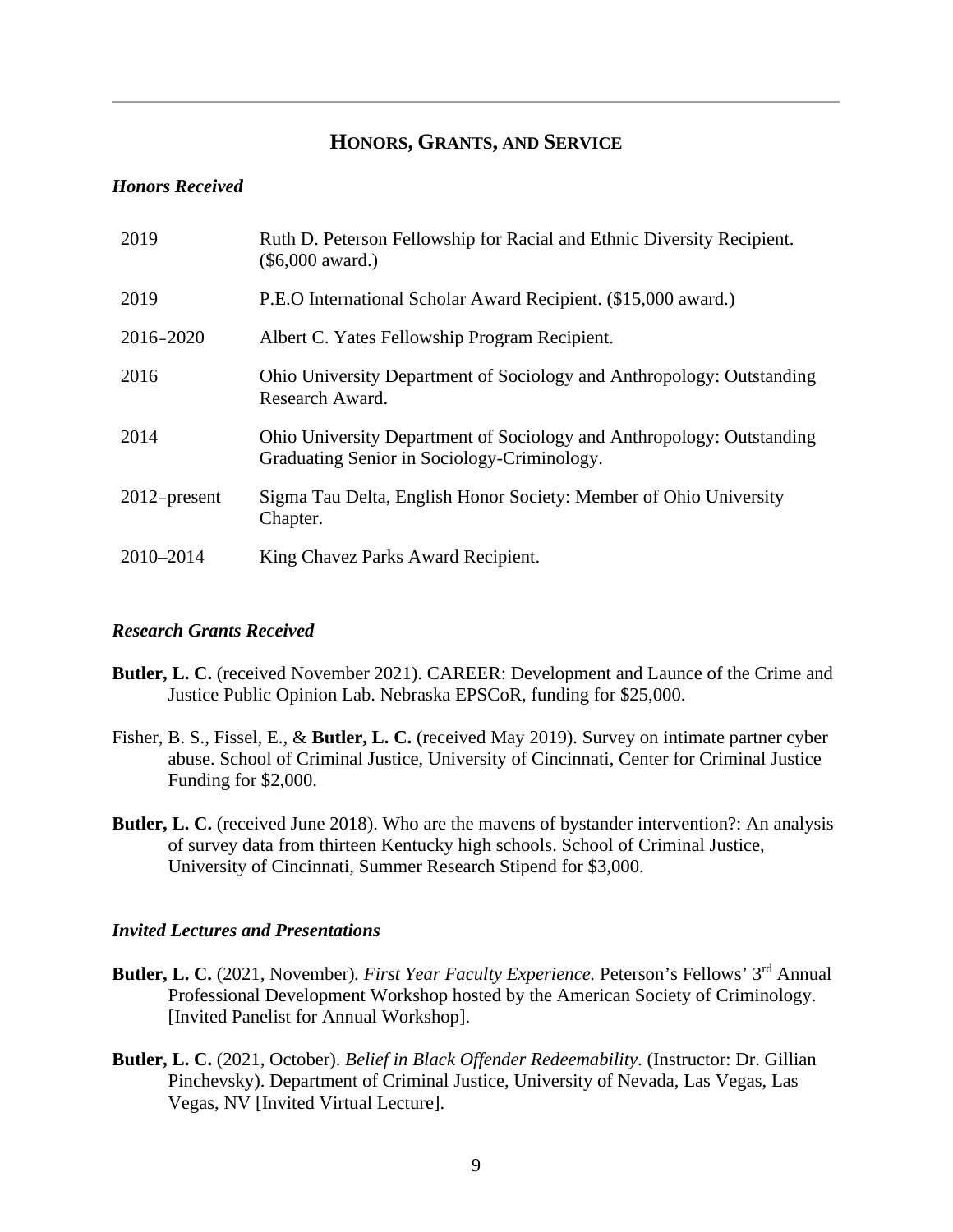- **Butler, L. C.** (2021, October). *Racial Disparities in the Nebraska Criminal Justice System*. (Instructor: Dr. Barney McCoy). College of Journalism and Mass Communications, University of Nebraska at Lincoln, Lincoln, NE [Invited Lecture].
- **Butler, L. C.** (2021, October). *Intimate Partner Cyber Abuse*. (Instructor: Dr. Chad Posick). Department of Criminal Justice and Criminology, Georgia Southern University, Statesboro, GA [Invited Virtual Lecture].
- **Butler, L. C.** (2021, June). *Belief in Black Offender Redeemability.* Virtual Forum on Anti-Racism & Intersectionality in Feminist Criminology (& Academia). American Society of Criminology Division on Women and Crime. [Invited Virtual Lecture]
- **Butler, L. C.** (2021, March). *Race, crime, and justice in the United States.* (Instructor: Dr. Yiwei Zhang). Grace Abbott School of Social Work, University of Nebraska at Omaha, Omaha, Nebraska [Invited Virtual Lecture].
- **Butler, L. C.** (2020, November). *Transitioning from graduate to professional status.* Peterson's Fellows' 2<sup>nd</sup> Annual Professional Development Workshop hosted by the American Society of Criminology. [Invited Panelist for Virtual Workshop].
- **Butler, L. C.** (2020, October). *Race, crime, and justice in the United States.* Cooperative for Education, Cincinnati, OH. [Invited Virtual Presentation].
- **Butler, L. C.** (2019, November). *Explaining recurring victimization: The "once bitten, twice shy" hypothesis and repeat drugging.* (Instructor: Dr. Bonnie S. Fisher). School of Criminal Justice, University of Cincinnati, Cincinnati, OH. [Invited Lecture].
- **Butler, L. C.** (2019, October). *Victimization at K–12 schools and on college and university campuses: Social construction, theory, & research.* (Instructor: Dr. Bonnie S. Fisher). School of Criminal Justice, University of Cincinnati, Cincinnati, OH. [Invited Lecture].
- **Butler, L. C.** (2015, March). *Homicide in the media.* (Instructor: Dr. Thomas Vander Ven). Department of Sociology and Anthropology, Ohio University, Athens, OH. [Invited Lecture].
- **Butler, L. C.** (2014, November). *Drug dealing among university students.* (Instructor: Dr. Thomas Vander Ven). Department of Sociology and Anthropology, Ohio University, Athens, OH. [Invited Lecture].
- **Butler, L. C.** (2014, September). *Social constructionism and people types.* (Instructor: Thomas Vander Ven). Department of Sociology and Anthropology, Ohio University, Athens, OH. [Invited Lecture].
- **Butler, L. C.** (2014, September). *The social construction of the campus sexual predator.* Ohio University Women's Center, Ohio University, Athens, OH. [Invited Lecture].

#### *Student Mentorship*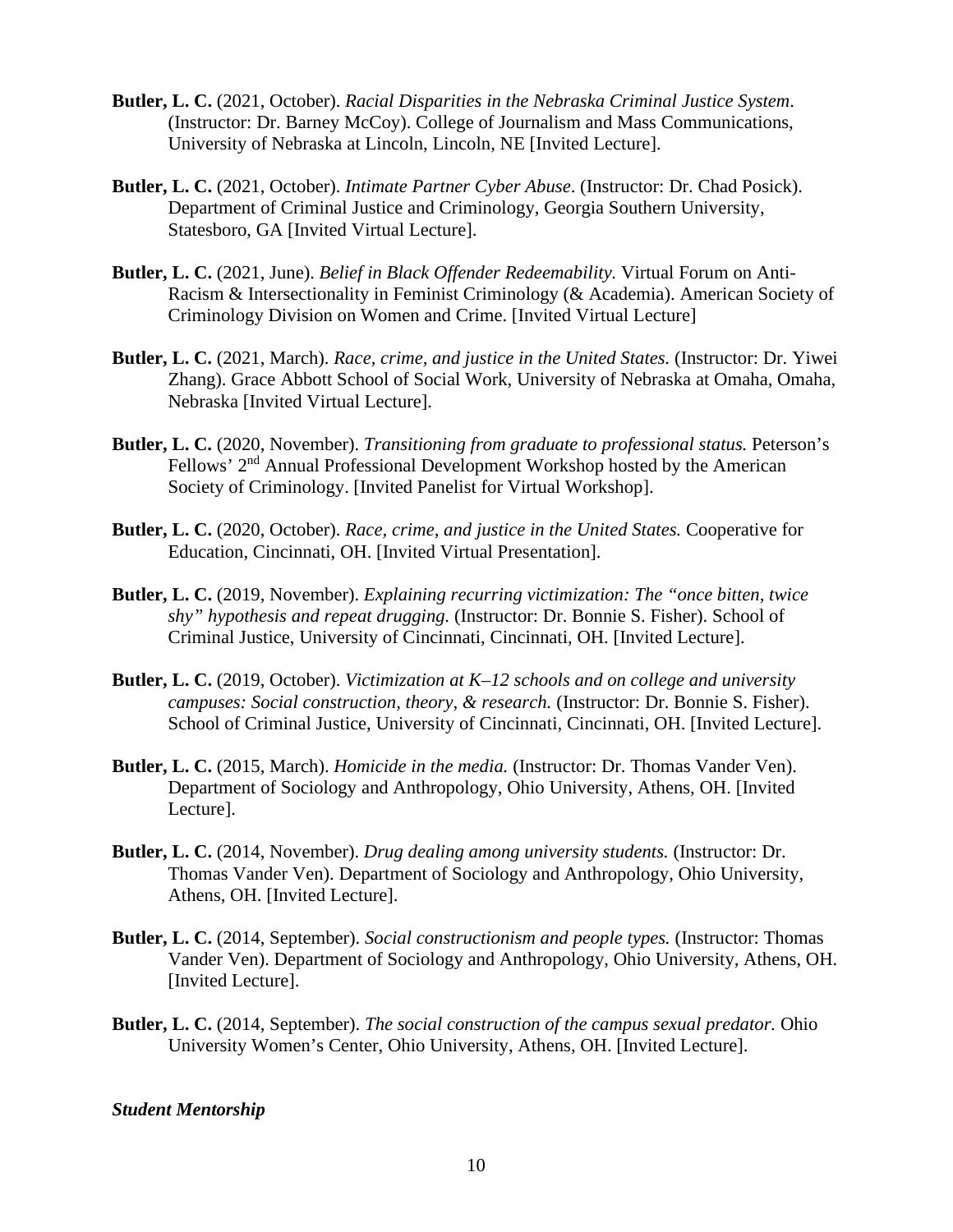- Zuehlke, J. (2021) Masters Thesis (Committee Member), University of Nebraska at Omaha. October 2021 to May 2022.
- Dalbir, N. (2021). Doctoral Dissertation (Committee Member), University of Nebraska at Omaha. Term: October 2021 to May 2022.
- Claxton, T. (2021). Directed Readings (Instructor), University of Nebraska at Omaha. Term: August 2021 to December 2021.
- Claxton, T. (2021). Doctoral Dissertation (Chair), University of Nebraska at Omaha. Term: August 2021 to present.
- Epinger, E. (2021). Doctoral Dissertation. (Committee Member), University of Nebraska at Omaha. Term: January 2021 to present.
- Church, C. (2018). Assessing the relationship between having experienced sexual assault and engaging in bystander intervention. (Undergraduate Research Experience in Criminal Justice, assisted Dr. Bonnie S. Fisher), University of Cincinnati, Cincinnati, OH. Term: September 2017 to April 2018.
- Ratay, R. (2018). Single and repeat drugging victims: Do changes in lifestyle matter over time? (Master's Demonstration Project, assisted Dr. Bonnie S. Fisher), University of Cincinnati, Cincinnati, OH. Term: January 2018 to November 2018.

## *Professional Activities and Service*

| $2021$ -present | Founder and member of the Crime and Justice Public Opinion Lab in the<br>School of Criminology and Criminal Justice at the University of Nebraska at<br>Omaha.                                        |
|-----------------|-------------------------------------------------------------------------------------------------------------------------------------------------------------------------------------------------------|
| $2021$ -present | Member of the Criminology Comprehensive Exam Committee for the School<br>of Criminology and Criminal Justice at the University of Nebraska at Omaha.                                                  |
| $2021$ -present | Member of the Feminist Criminology/Larry J. Siegel Graduate Research<br>Fellowship Committee of the American Society of Criminology's Division<br>on Women and Crime.                                 |
| $2020$ -present | Member of the Doctoral Program Committee in the School of Criminology<br>and Criminal Justice at the University of Nebraska at Omaha.                                                                 |
| $2020$ -present | Member of the Victimology and Victim Studies Research Lab in the School<br>of Criminology and Criminal Justice at the University of Nebraska at Omaha.                                                |
| $2020$ -present | Co-founder and co-editor of the Journal of Criminological Thought, a journal<br>featuring student papers in the School of Criminology and Criminal Justice<br>of the University of Nebraska at Omaha. |
| $2020$ -present | Member of the African American Affinity Group at the University of                                                                                                                                    |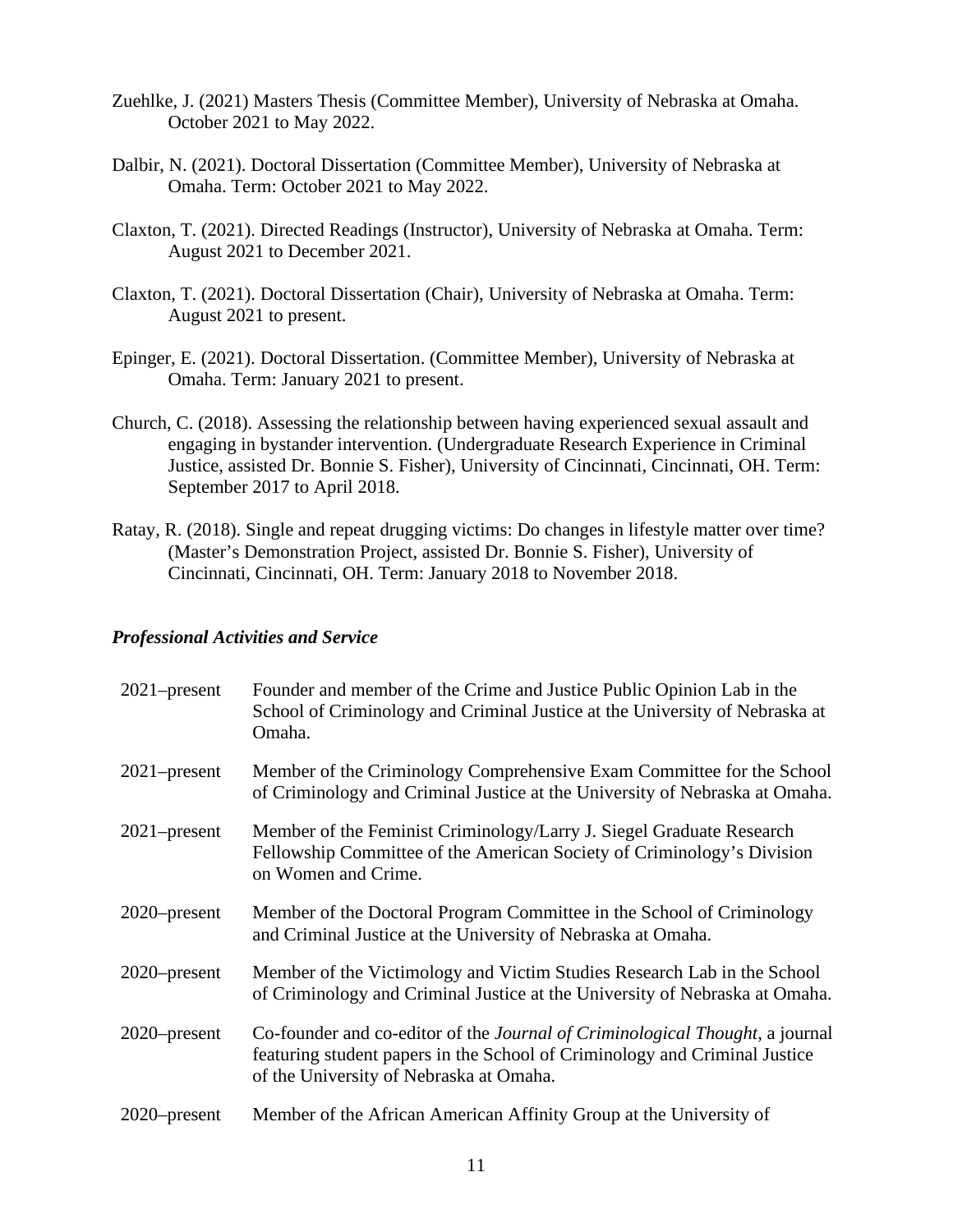Nebraska at Omaha.

| $2020$ -present | Member of the Diversity and Inclusion committee of the American Society<br>of Criminology.                                                                    |
|-----------------|---------------------------------------------------------------------------------------------------------------------------------------------------------------|
| 2020-2021       | Member of the Diversity, Equity, and Inclusion Committee of the College of<br>Public Affairs and Community Service of the University of Nebraska at<br>Omaha. |
| 2018-2020       | Member of Punishment Workgroup, research collaborative in the University<br>of Cincinnati School of Criminal Justice.                                         |
| 2016-2020       | Member of GRADS, graduate student organization in the University of<br>Cincinnati School of Criminal Justice.                                                 |
| 2014-2015       | Elected Representative to the Ohio University Graduate Student Senate for<br>the Department of Sociology and Anthropology.                                    |

## *Journal Reviewer*

*Criminal Justice and Behavior Journal of Crime and Justice Journal of Interpersonal Violence Journal of Research in Crime and Delinquency Journal of School Violence*

*Justice Quarterly Social Justice Research Social Problems Victims & Offenders*

# **OTHER WORK EXPERIENCE**

2013–2018 Shelter Aide at My Sister's Place (Domestic Violence Shelter). Athens, OH. Duties: Client intake and crisis intervention; Answer 24/7 hotline: Listen, provide support, make referrals, schedule counseling and court advocacy appointments, administer request for shelter survey; Supervise day-to-day shelter activities; Interact with and provide support to in-shelter clients and their children.

## **REFERENCES**

Francis T. Cullen Distinguished Research Professor Emeritus and Senior Research Associate School of Criminal Justice, University of Cincinnati